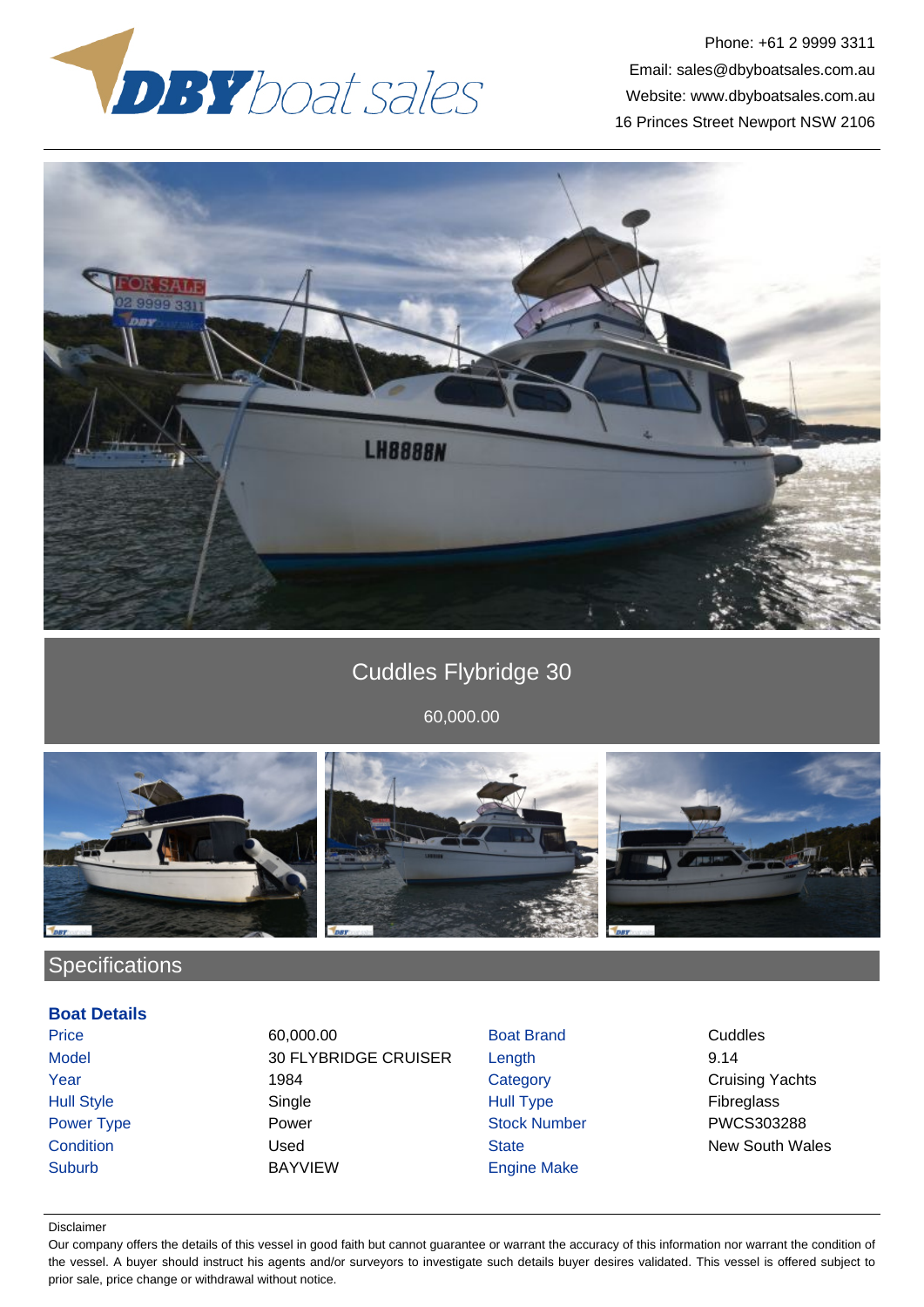

## **Description**

Cuddles 30 ft flybridge motor cruiser, first launched in 1984 and now for sale exclusively with DBY Boat Sales.

Upgraded 2012 Nanni diesel shaft driven engine showing 2,000 hours on the panel.

Accommodation is the popular 3 queen sized bed layout so she can easily sleep 6.

Steering is possible from dual stations, one on the flybridge and one internal out of the elements. The flybridge has a foldable bimini cover plus some wind breaker canvas around the rear section.

Down in the cockpit it is fully covered overhead by rigid fiberglass plus there are drop down shade and clear sections to fully enclose the cosy area. An internal transom seat plus a couple of directors chairs fit neatly into this entertainer's area where it leads onto a new teak swim platform.

The galley is simple but functional with 2 burner metho cooking, 2 fridges with small internal freezers, hot and cold pressurised water, and ample pantry storage areas.

A single fully enclosed head area has a shower with hot and cold.

Recently upgraded battery system 2021 which is charged by dual solar panels and regulator.

Complete with a near new 2021 model Mercury 2.9m inflatable and Mercury 5hp outboard 4 stroke.

| <b>Features</b>                   |                                                                    |
|-----------------------------------|--------------------------------------------------------------------|
| <b>Designer</b>                   | <b>Bruce Harris</b>                                                |
| <b>Builder</b>                    | <b>Bruce Harris</b>                                                |
| Water (Potable) Capacity (I)      | 600                                                                |
| <b>Hull Construction Material</b> | Fibreglass                                                         |
| <b>Hull Type</b>                  | Mono                                                               |
| <b>Deck Construction Material</b> | <b>GRP/ Gelcoat</b>                                                |
| <b>Country Origin</b>             | Australia                                                          |
| Length (feet)                     | 30                                                                 |
| Length $(m)$                      | 9.14                                                               |
| Beam/Width (m)                    | 2.8                                                                |
| Draft (m)                         | 0.7                                                                |
| Draft (feet)                      | $\overline{2}$                                                     |
| <b>Number of Helms</b>            | 2, flybridge and lower internal.                                   |
| <b>Engine Notes</b>               | Serviced April 2021.                                               |
|                                   | Engine maintenance records available.                              |
| <b>Number Of Engines</b>          | 1                                                                  |
| <b>Engine Standard</b>            | Economical Nanni 35hp diesel shaft driven, replaced in 2012 and in |

#### Disclaimer

Our company offers the details of this vessel in good faith but cannot guarantee or warrant the accuracy of this information nor warrant the condition of the vessel. A buyer should instruct his agents and/or surveyors to investigate such details buyer desires validated. This vessel is offered subject to prior sale, price change or withdrawal without notice.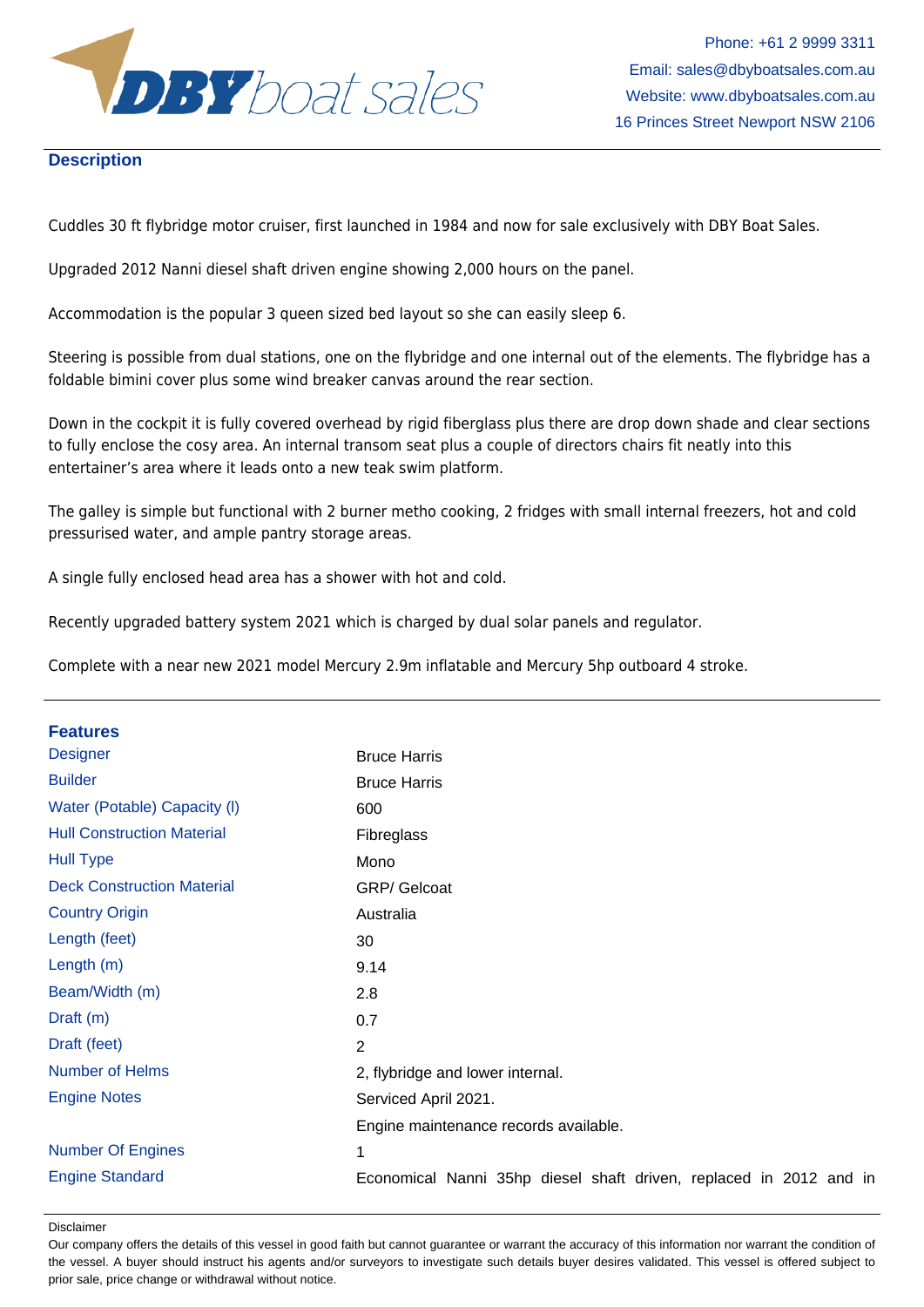

Phone: +61 2 9999 3311 Email: sales@dbyboatsales.com.au Website: www.dbyboatsales.com.au 16 Princes Street Newport NSW 2106

|                                           | immaculate condition                                                                               |
|-------------------------------------------|----------------------------------------------------------------------------------------------------|
| <b>Stroke</b>                             | 4                                                                                                  |
| <b>Engine Hours</b>                       | 2000                                                                                               |
| Horse Power (hp)                          | 35                                                                                                 |
| <b>Drive Type</b>                         | Shaft with dripless seal                                                                           |
| <b>Engine Room</b>                        | Under salon floor with easy access to all sides for maintenance.                                   |
| Generator                                 | No                                                                                                 |
| <b>Number of Batteries</b>                | 4, replaced 2021.                                                                                  |
| <b>Fuel Type</b>                          | Diesel                                                                                             |
| <b>Number of Fuel Tanks</b>               | $\overline{2}$                                                                                     |
| Fuel Tank Capacity (L)                    | 200                                                                                                |
| Propeller                                 | 17 inch 3 blade                                                                                    |
| <b>Steering System</b>                    | Dual station                                                                                       |
| <b>Accomodation Notes</b>                 | Accommodation to sleep 6 in 3 double beds, V berth, drop down table and<br>additional double.      |
| <b>Number of Berths</b>                   | 3                                                                                                  |
| <b>Number of Showers</b>                  | 1                                                                                                  |
| <b>Shower Type</b>                        | Hot and cold pressurised plus transom swim platform shower                                         |
| <b>Number of Toilets</b>                  | 1 electric                                                                                         |
| <b>Toilet Type</b>                        | 12v macerating                                                                                     |
| <b>Galley Notes</b>                       | Inline galley, dual 12v fridges with internal small freezers, hot water at sink.                   |
| <b>Stove</b>                              | 2 burner metho stove                                                                               |
| Refrigeration                             | 2 x 12v Waeco                                                                                      |
| <b>Number of Freezers</b>                 | Integrated in fridges                                                                              |
| <b>Number of Sinks</b>                    | <b>Stainless</b>                                                                                   |
| <b>Entertainment and Appliances Notes</b> | <b>Stereo</b>                                                                                      |
| Anchor / Winch                            | Electric anchor winch                                                                              |
| <b>Bilge Pump</b>                         | 1 x auto plus 1 manual                                                                             |
| <b>Deck Gear</b>                          | 4 x fenders.                                                                                       |
|                                           | Spinnaker pole.                                                                                    |
|                                           | 2 x dock lines.                                                                                    |
|                                           | Boat hook.                                                                                         |
|                                           | New teak swim platform.                                                                            |
| <b>Electrics</b>                          | 2021 upgraded battery system with 2000w inverter, 200 watts solar plus                             |
|                                           | regulator.                                                                                         |
| <b>Electronics Navigation</b>             | Raymarine depth sounder                                                                            |
| <b>Dinghy</b>                             | 2021 Mercury 2.90 m inflatable plus 5hp 4 stroke outboard.                                         |
| <b>Safety Gear</b>                        | Fire extinguishers, life jackets, VHF                                                              |
| Covers                                    | Back deck roll up covers and clears. Flybridge has foldable bimini plus<br>windbreaker canvas aft. |

Disclaimer

Our company offers the details of this vessel in good faith but cannot guarantee or warrant the accuracy of this information nor warrant the condition of the vessel. A buyer should instruct his agents and/or surveyors to investigate such details buyer desires validated. This vessel is offered subject to prior sale, price change or withdrawal without notice.